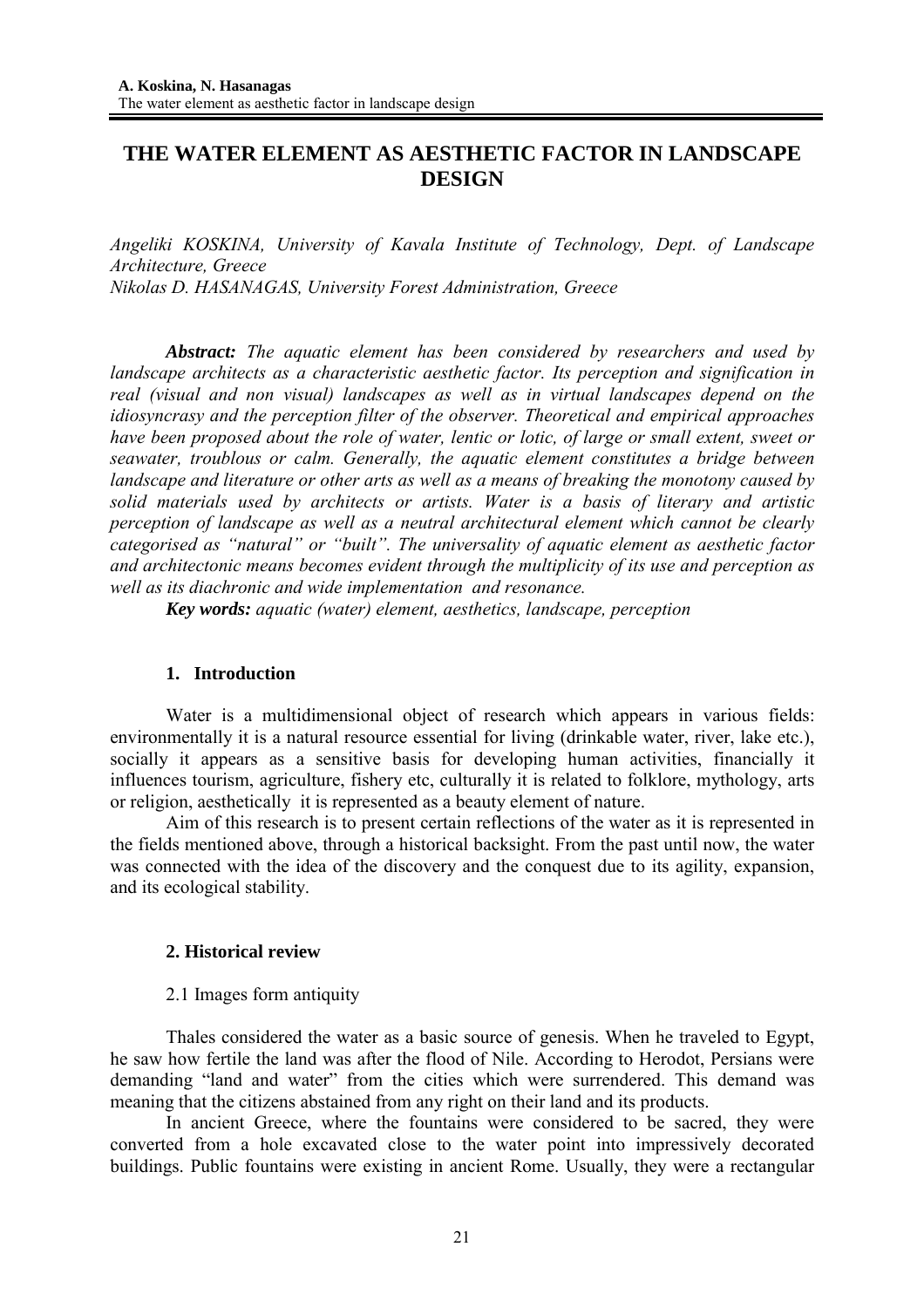stone tank on a small pedestal and it had a sculptured human or animal head (e.g. lion) from which the water was flowing.

The name of each traditional fountain is determined by the position, the shape or local tradition. The manufacture types were two: a) the "open" (which was the most usual one) and b) the "closed" where the water was flowing from a sculpture.

### 2.2 The water in Byzantium

The water as symbol of life, health and civilization was playing an eminent role in the everyday life of byzantine time. The people were regarding the water as an indispensable element of Paradise, which they were imagining as a blooming garden with four rivers. Fountains and cisterns could be found at many rural houses, while sculptured fountains (shaped as birds or crawlers) were to be found at many high class houses. Fountains were existing even at rural or forest roads for the needs of travelers. Areas with hot water fountains such Aghilaos or Pithia were therapeutic places which were supposed to cure pain. These fountains were a natural infrastructure for developing luxurious bath towns. The baths were a sociable place appropriate for meetings, discussions and demonstration of femaleness. The water was supposed to have supernatural power and was considered to be an element of multiple beliefs and functions (forecast, exorcism). The water had a great real or symbolic importance.

#### 2.3 The role of water in music

According to Yiannis Svolos the sweet water, in contrast to the sea water, is an absolutely necessary element for life existence. It is noticeable that in the chapter of Genesis in Old Testament the God differentiates the sea from the sweet water, while creating the human being of soil and water. In various mythologies the water (in form of rain, snow, lake etc) is a means of animism and is involved in human life. The presence of sweet water in western music plays a psychological, collective, drastic or idyllic role comparable with its historical importance for the life and progress of the culture (Gombrich 1950, Machlis and Forney 1996, Koskina 2008, Papadopoulou and Papadopoulou 1986, Papadopoulou and Papadopoulou 1991, Τόλικα 1999, Hasanagas 2010, Papanoutsos 1976, Terkenli 1996). It appears in the Baroque time through mythological metaphors such as in Beethoven, Wagner, Handel, the Greek componist, Kalomiris etc.

#### **3. The role of water in the landscape aesthetics**

#### 3.1 Water-related landscape values

Values ascribed to the landscape which are derived from the existence of water elements can be the following ones (Spitalas 2000, Eleftheriadis 2006):

- 1. The sound of water or water birds
- 2. The movement of rivers, waterfalls, waves etc
- 3. The colors of water and coasts
- 4. The reflections on the water surface
- 5. The possibility of expanding biotopes of certain species
- 6. The opportunities of emphasizing structural materials and lighting
- 7. The opportunities of environmental education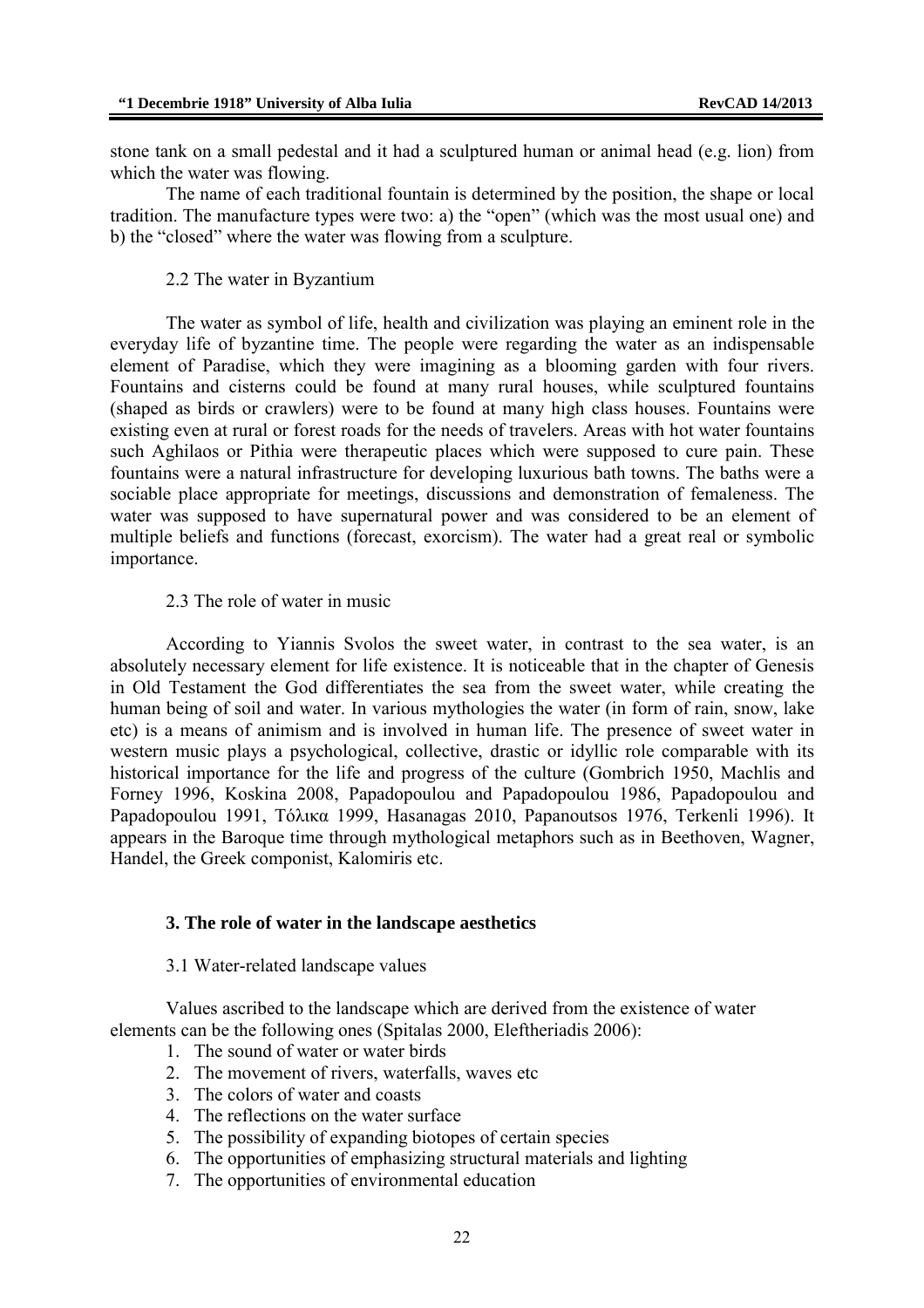## 3.2. The water as landscape design element

The important design characteristics of the water consist in its movement, sound, and reflection. It is argued that the water activates all senses and provides numerous opportunities of recreation such as swimming, angling, rowing etc. Moreover, it has been empirically found that visitors remain in beach zone about four hours daily (Eleftheriadis 2006).

## 3.3. Stimulation of senses through image and sound

 The water stimulates the senses (Eleftheriadis 2006). In order to strengthen this stimulation, the landscape designer can intervene e.g. on the bottom of a lake. The water cause memorial and emotional impacts with its tranquil and sensitive properties (Gombrich 1950, Spitalas 2000, Eleftheriadis 2006). The movement of water presents a dynamic and charming character which may cause thunderous sound or predominate the sound of city. The lotic water implies instability or movement against the balance (Arnheim 2003).

3.4. Expert approach to the aesthetic function of water in the landscape

 Litton et al. (1974) have made an extensive expert approach to the landscape perception. They emphasized aesthetic aspects of fresh water in the landscape. The contributions of water to the environments of recreation and everyday life are intensively explored by expert groups. Classification patterns have been proposed for native characteristics and these are considered together with man-made changes. These patterns are of visual character and consist of landscape units, setting units, and waterscape units. This scope includes comparative analyses and suggests settings through which water can contribute to environmental quality. Policy recommendations are usually made in expert approaches.

## **4. Selecting water feature materials**

 When choosing and planning a water feature, make sure that it fits in with the composition of your garden, perhaps using materials that feature elsewhere in the design. The following examples are characteristic (Choosing water feature materials, 2-4-2012):

a) Fountain in the garden

The running water in the garden makes a dynamic impression which breaks any visual monotony which may caused by extensive green material (Picture 1).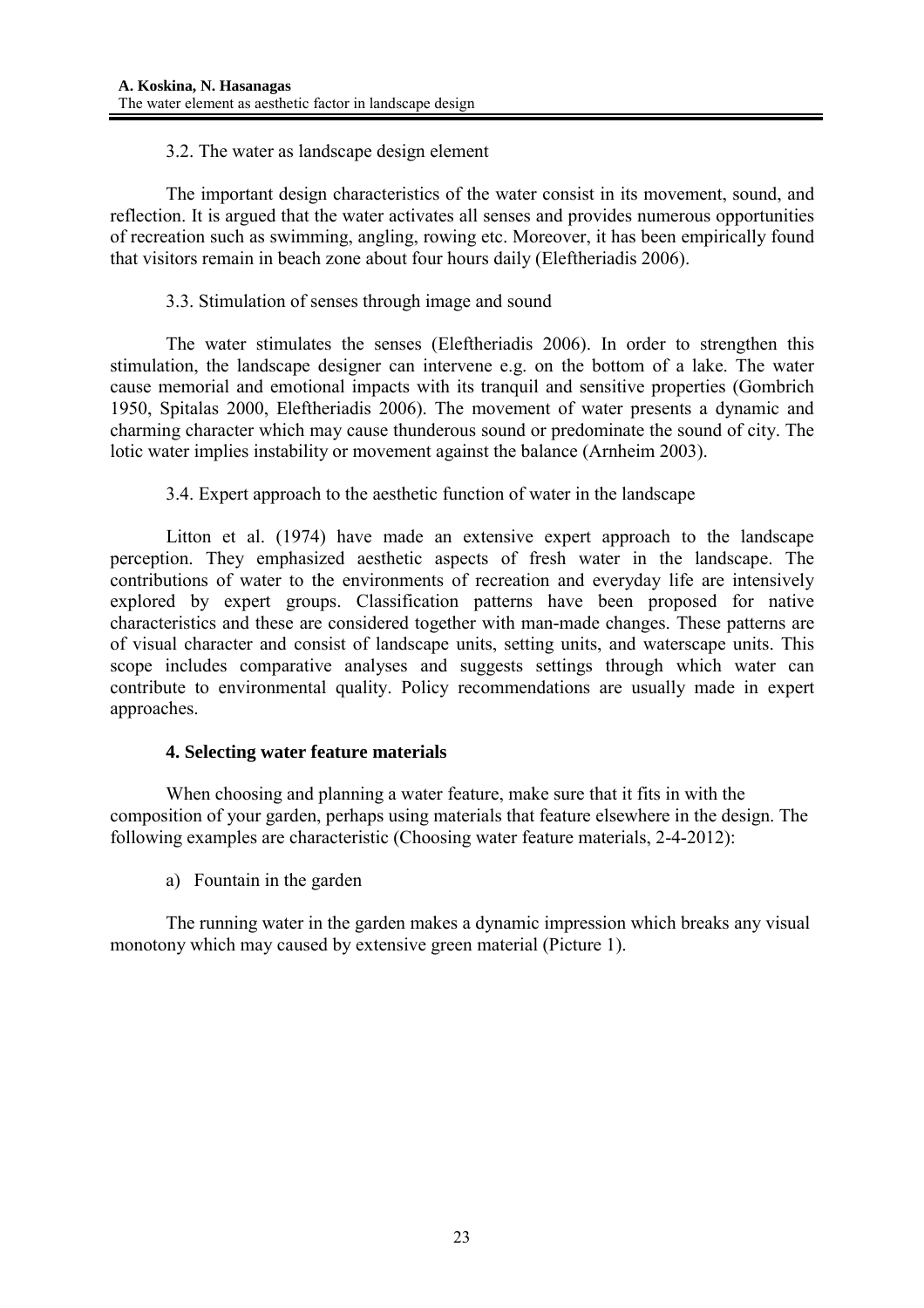

Picture 1. DK - Garden Design, 2009 Dorling Kindersley Limited

b) Containing water

Waterproof masonry, such as concrete, will seal in the water in your feature, whether it is a raised or sunken pool (Picture 2). Any material with joints, such as bricks, will leak, so add a specialized render to the inside of your pond, which can then be coloured or glad with tiles.



Picture 2. DK - Garden Design, 2009 Dorling Kindersley Limited

c) Edging and lining streams

 Natural-looking water features, such as artificial streams or wildlife ponds, are usually irregularly shaped, and lined with flexible waterproof materials (Picture 3).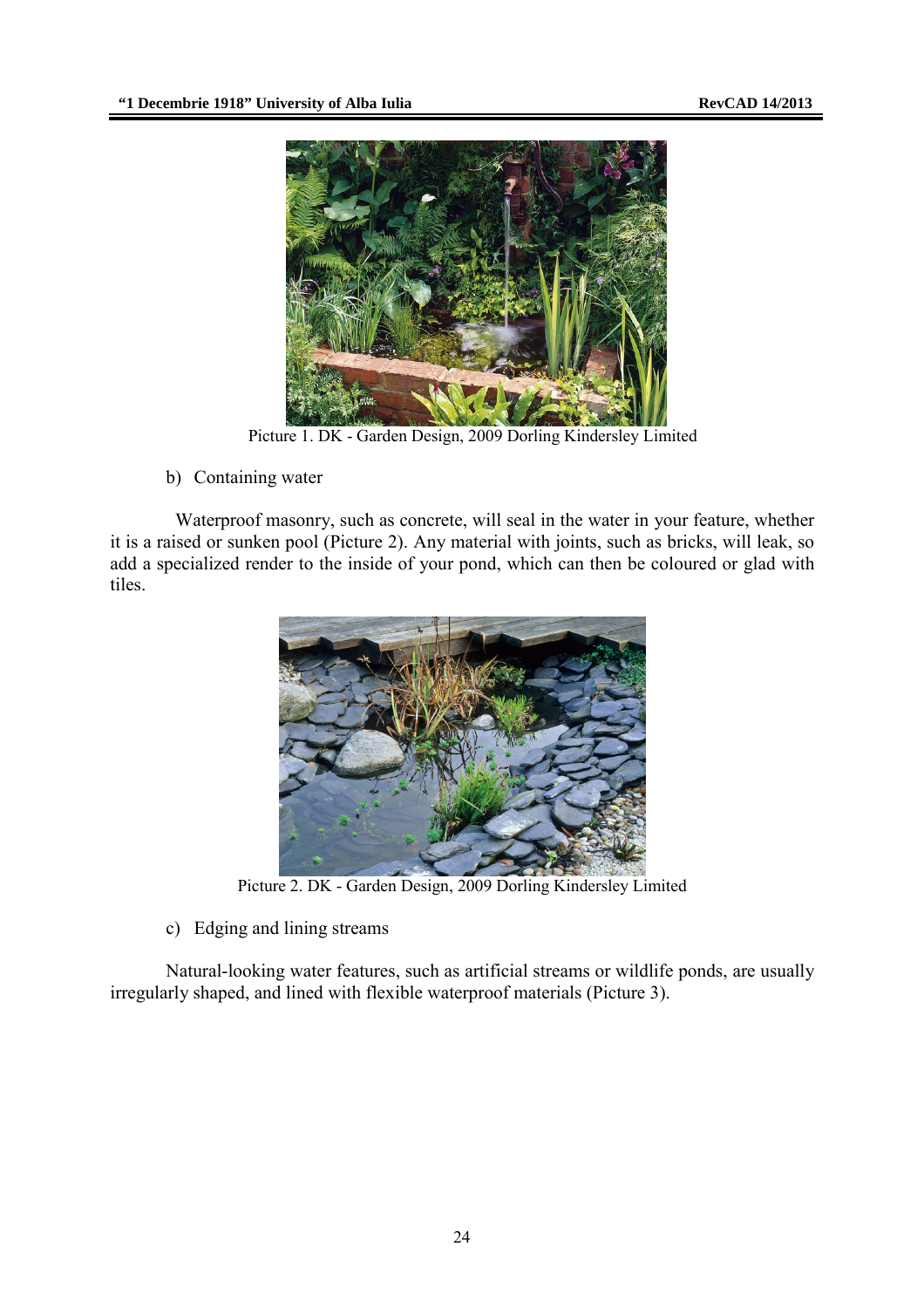

Picture 3. DK - Garden Design, 2009 Dorling Kindersley Limited

## **5. Conclusions**

The water belongs to the most important aesthetic sources. Its existence (natural or artificial) improves drastically the aesthetic effect. The water has been connected with the life and beauty. The aquatic element is of crucial importance for the quality of life and the sustainability of ecosystems and also for the attractiveness of landscapes which include water elements.

## **5. References**

- *1. Arnheim R. 2003: Entropy and Art (orig. Greek). University Studio Press. Thessaloniki*
- *2. Choosing water feature materials. Last visit 2-4-2012. (http://www.hgtv.com/landscaping/choosing-water-feature-materials/index.html)*
- *3. Eleftheriadis Ν. 2006: Landscape Aesthetics (orig. Greek). Landscape Architecture Dept. Drama*
- *4. Gombrich E. H. 1950: The renaissance theory of Art and the promotion of landscape (orig. Greek). Potamos. Athens*
- *5. Hasanagas Ν.D. 2010: Landscape Sociology (orig. Greek). Papasotiriou. Athens*
- *6. Koskina Α. 2008: Music and Landscape Ecology. Proceedings "Modern Tendencies of Research in Ecology". University of Thessalia. Volos*
- *7. Litton RB, Tetlow RJ, Sorensen J, Beatty RA. 1974: Water and landscape, an aesthetic overview of water in the landscape. Water Information Center, Port Washington, New York*
- *8. Machlis J. and Forney K. 1996: Enjoying music. Introduction into History and Morphology of Western Music (orig. Greek). Fagotto. Athens*
- *9. Papadopoulou G. and Α. 1986: Concise History of Music. An approach to the art of sound from antiquity until today (orig. Greek). Filipos Nakas. Αθήνα*
- *10. Papadopoulou G. and Α. 1991: Morphology of Music (orig. Greek). Filipos Nakas. Athens*